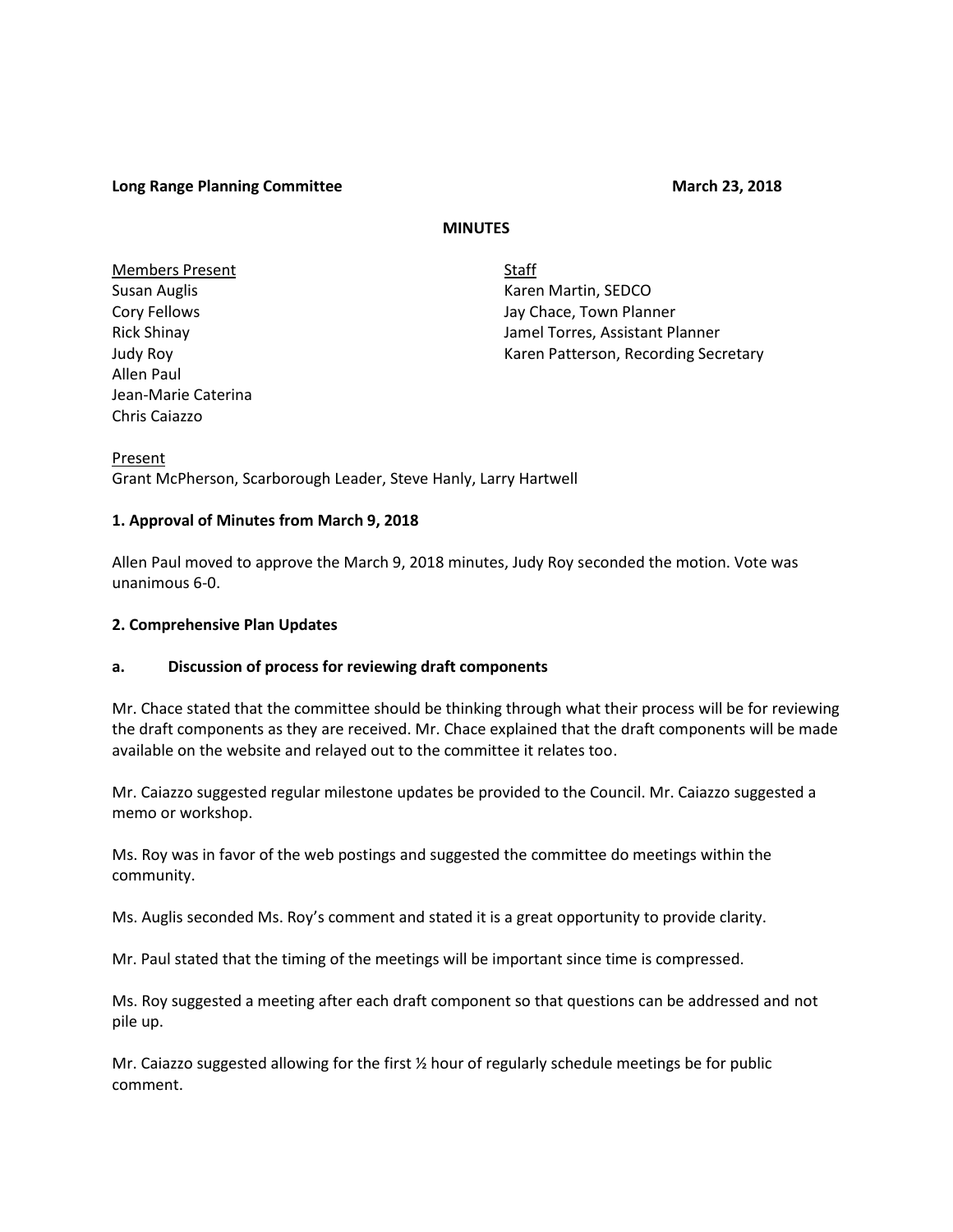Committee members were more in favor of holding a separate meeting to address Comp Plan draft components.

Mr. Allen was in favor of a monthly comp plan meeting, allowing other items to be addressed during the regularly scheduled meeting.

Ms. Martin stated that a set, monthly date and time would be easier for scheduling purposes.

Mr. Shinay suggested that it be in one location though he appreciated the idea of taking it the community. Mr. Shinay stated it would be easier on the public if it was consistent.

Ms. Roy stated she received a letter from Richard Harvey and that the meetings could help the public to understand the process and comp plan better.

Ms. Auglis stated reaching out to the Scarborough Leader would be helpful.

The committee agreed that a consistent date and time over the next few months should work.

Staff agreed to find a suitable time and location for a monthly committee meeting related to the Comp Plan review.

# **c. Introduction of draft "Plan Framework"**

Mr. Chace explained that the draft is organized around 8 land use types. Mr. Chace asked for high level feedback on whether the types are the right ones, is there anything missing and overall understanding.

Ms. Caterina had concerns that there was no focus on North Scarborough or the traffic issues in that area.

Ms. Auglis stated that the hamlet talks to the town's communities, but could be expanded.

Mr. Chace reminded the committee that the consultants were charged with specifically looking at growth in the Dunstan area and Oak Hill area. Mr. Chace stated that most community members experience the hamlets and wants to make sure they are given the proper attention.

Ms. Auglis stated that should be made to the public as well, that the focus is on those two areas, however the hamlets will be looked at as well.

Ms. Martin stated that the hamlets should be clearly shown on the legend.

Mr. Chace stated that the draft being reviewed is not the entire Comp Plan, it is the future land use framework. Mr. Chace explained that all the pieces/ drafts will be woven together to make up the Comp Plan. Mr. Chace stated generally the consensus is good on what the committee is reviewing and asked if there were any items that needed changing.

The committee was comfortable with the overall approach and organization of the draft plan framework.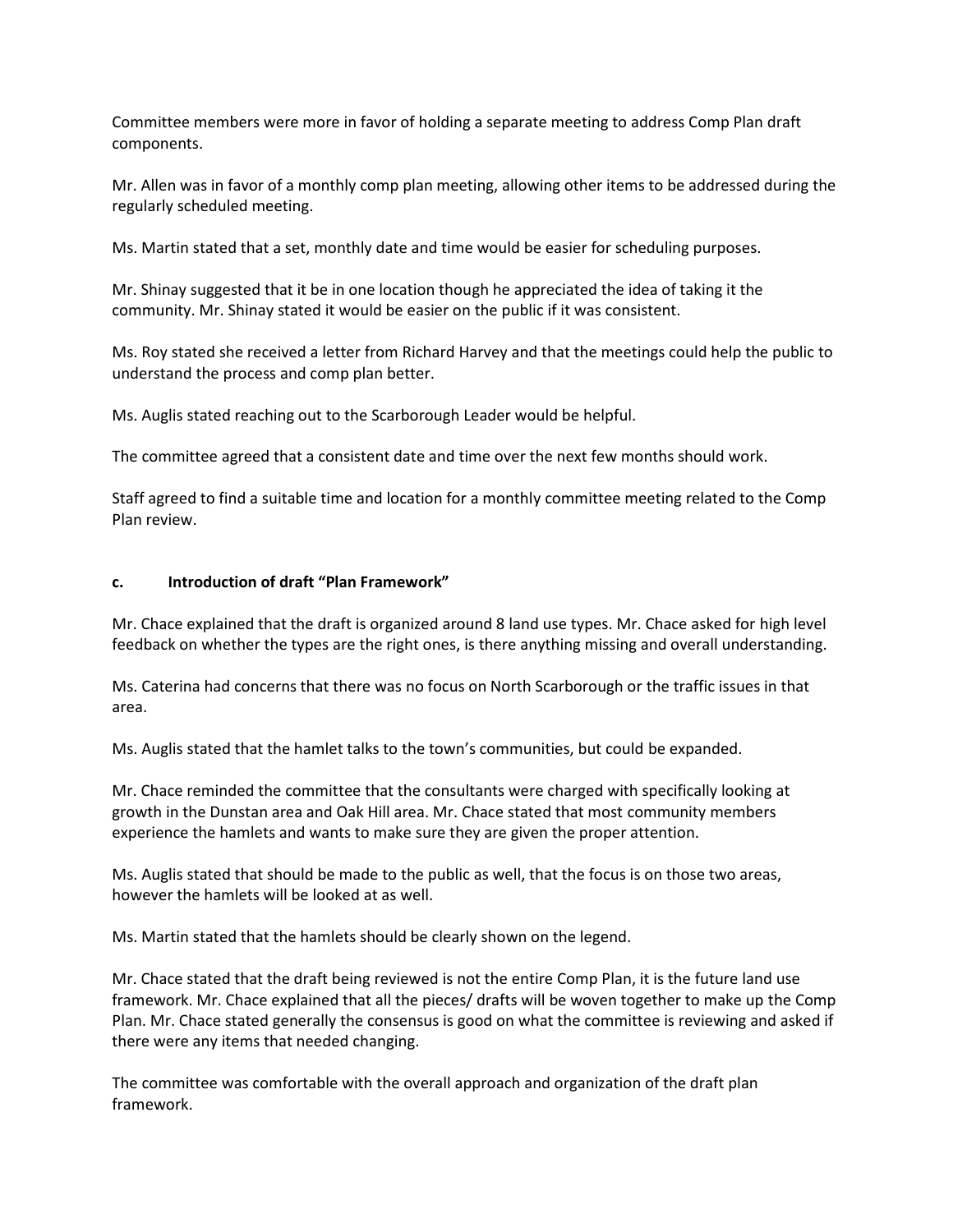# **d. Introduction of draft "Supporting Infrastructure: Transportation"**

Ms. Auglis stated that it is interesting that transportation was chosen first as it is one of the most complex issues. Ms. Auglis thought the overall approach was great with the recognition of connectivity and interconnectivity, history and patterns of streets and shows there is room for future development. Ms. Auglis stated the history portion was too long.

Mr. Fellows stated there were obvious critical and counter intuitive findings in the documents and explained the challenges should be highlighted at the beginning of the document.

Mr. Caiazzo explained that the Transportation Committee will be digging in and polishing the information, however some history should be acknowledged.

Mr. Chace asked if any key elements were missing in document and is there enough or too much information on any key elements.

Ms. Auglis stated that mass transportation should be encouraged and show how that would look.

Mr. Caiazzo stated that the Transportation Committee is currently looking at bus routes, where to locate bus stops, what do we have now and what do we need.

Mr. Chace stated that density information is required to determine what a viable transit is and create a road map.

Mr. Fellows stated that change and growth needs to be recognized and prepared for, so it is important that it is clear.

Mr. Torres stated that the Eastern Trail provides a transit for non-motorist and that there is grant funding available to pay for connection to South Portland and points north.

Mr. Fellows stated it is important to recognize which roads are state controlled and which are town controlled and clarify their roles. Mr. Fellows stated there is a role that transcends the town that should in the Comp Plan.

# **b. Update on R.O.I. analysis**

Mr. Chace stated there was not a lot to update previous meeting. Mr. Chace stated that the consultants are putting the final touches on the software and will provide a model tool to use. Mr. Chace stated the model will be arranged to show and see what could happen.

Ms. Martin stated it will allow scenarios to be run and possible used in the Comp Plan.